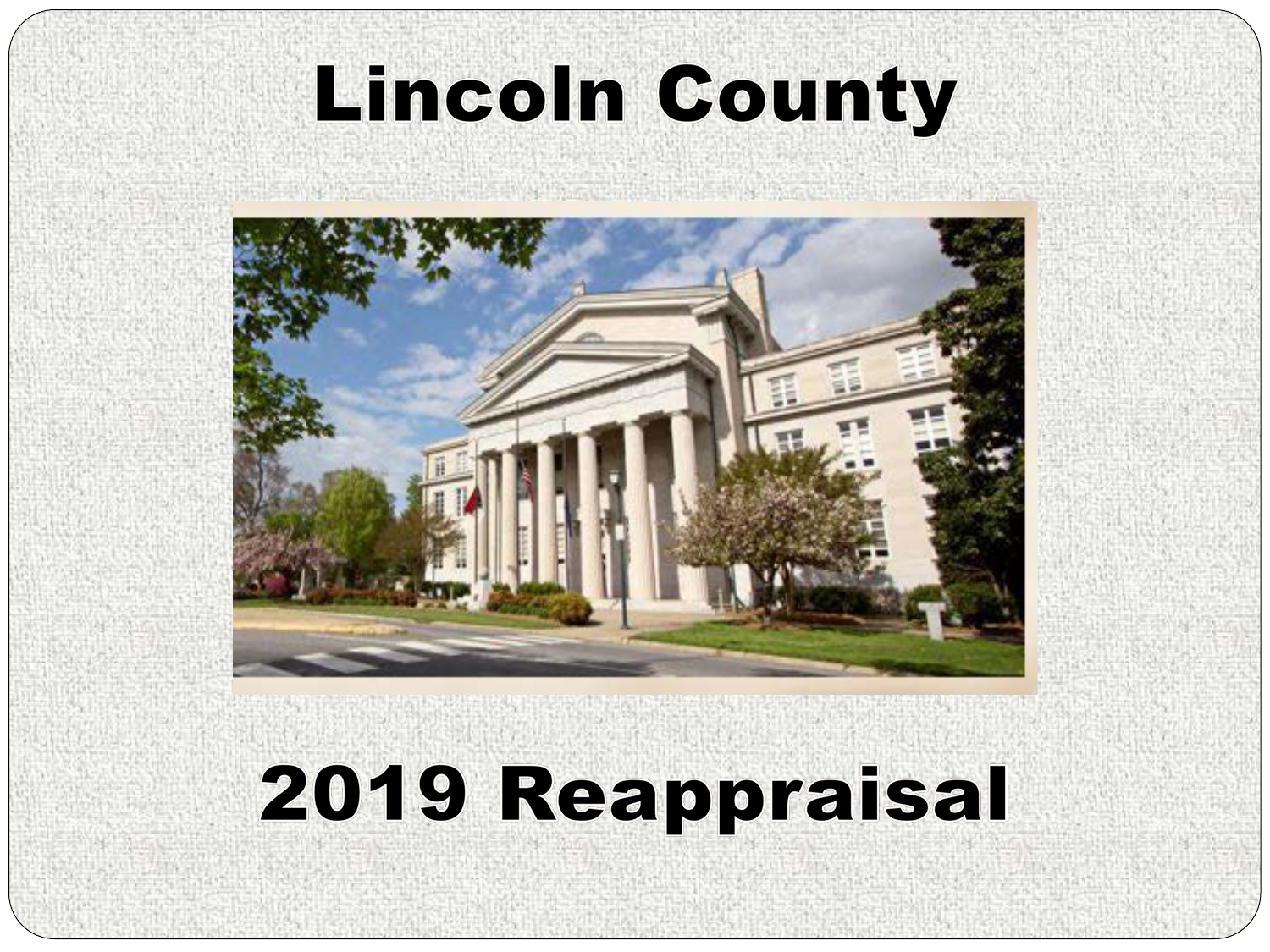# Why is a Reappraisal

## **Necessary?**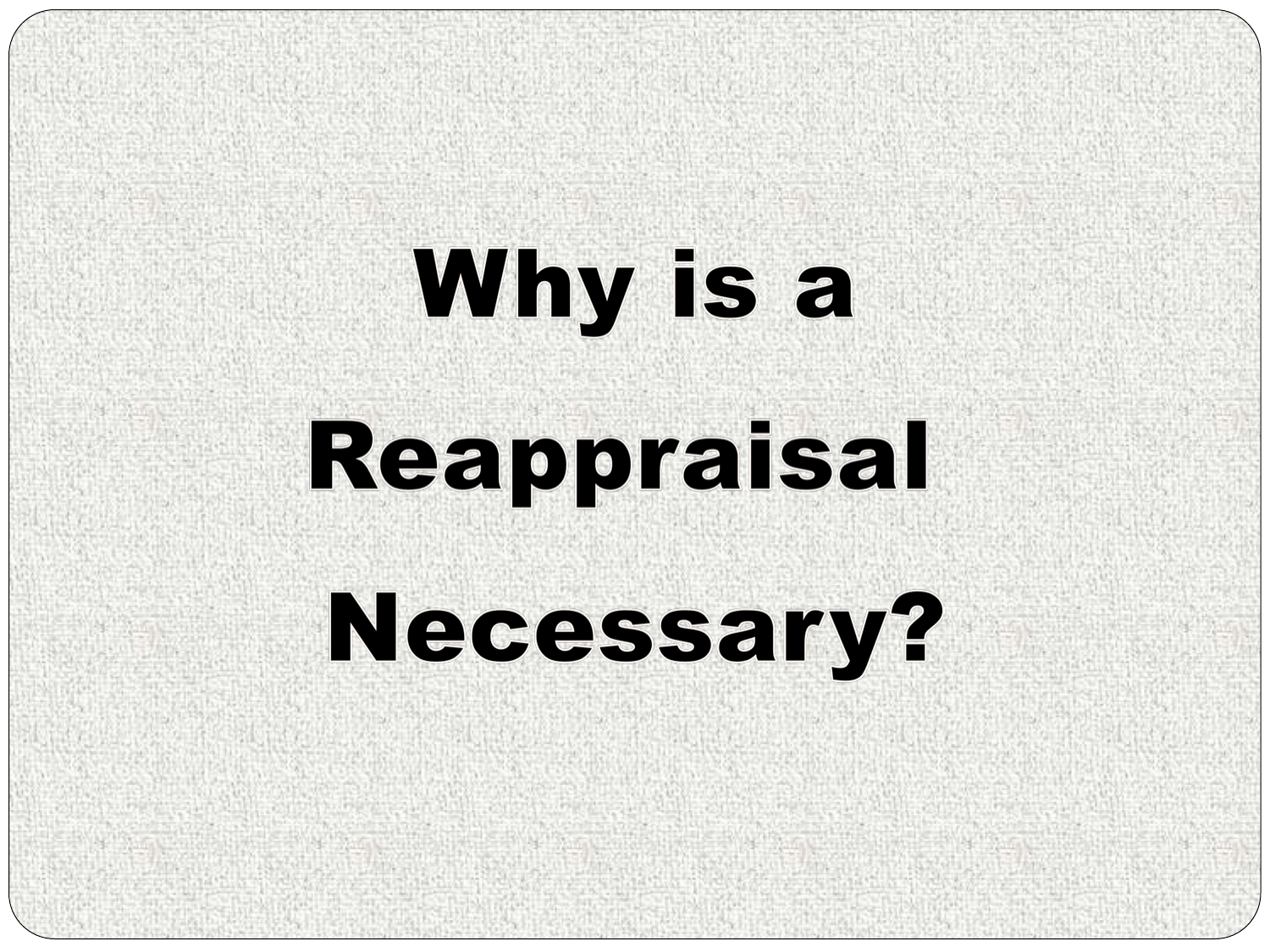#### **NCGS 105-283, 105-286, 105-317**



**● Requires Counties to establish values based on current market conditions.**

- **● Values should be at or near 100% of market value as of the reappraisal date.**
- **● Counties MUST do a reappraisal within eight years. Counties have the option to conduct a reappraisal sooner (within four years, for example).**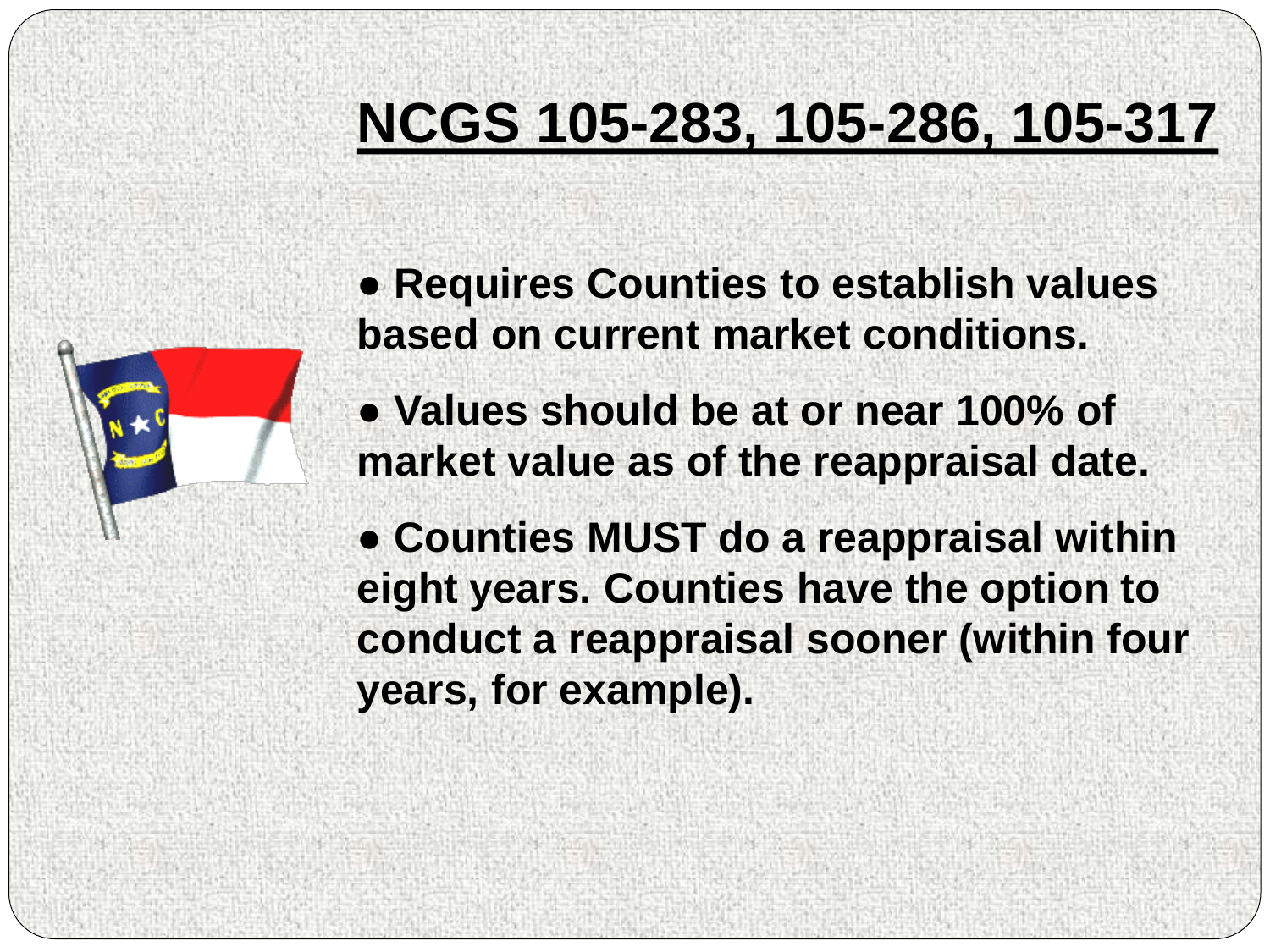#### **Reappraisal Process**

- **Collect & Analyze**
	- \* Sales Data
	- \* Current Construction Costs
	- \* Income and Expense Data
- **Develop**
	- \* Land Pricing Models
	- \* Building Pricing Models
	- \* Schedule of Values
- **Apply Schedule of Values to Properties**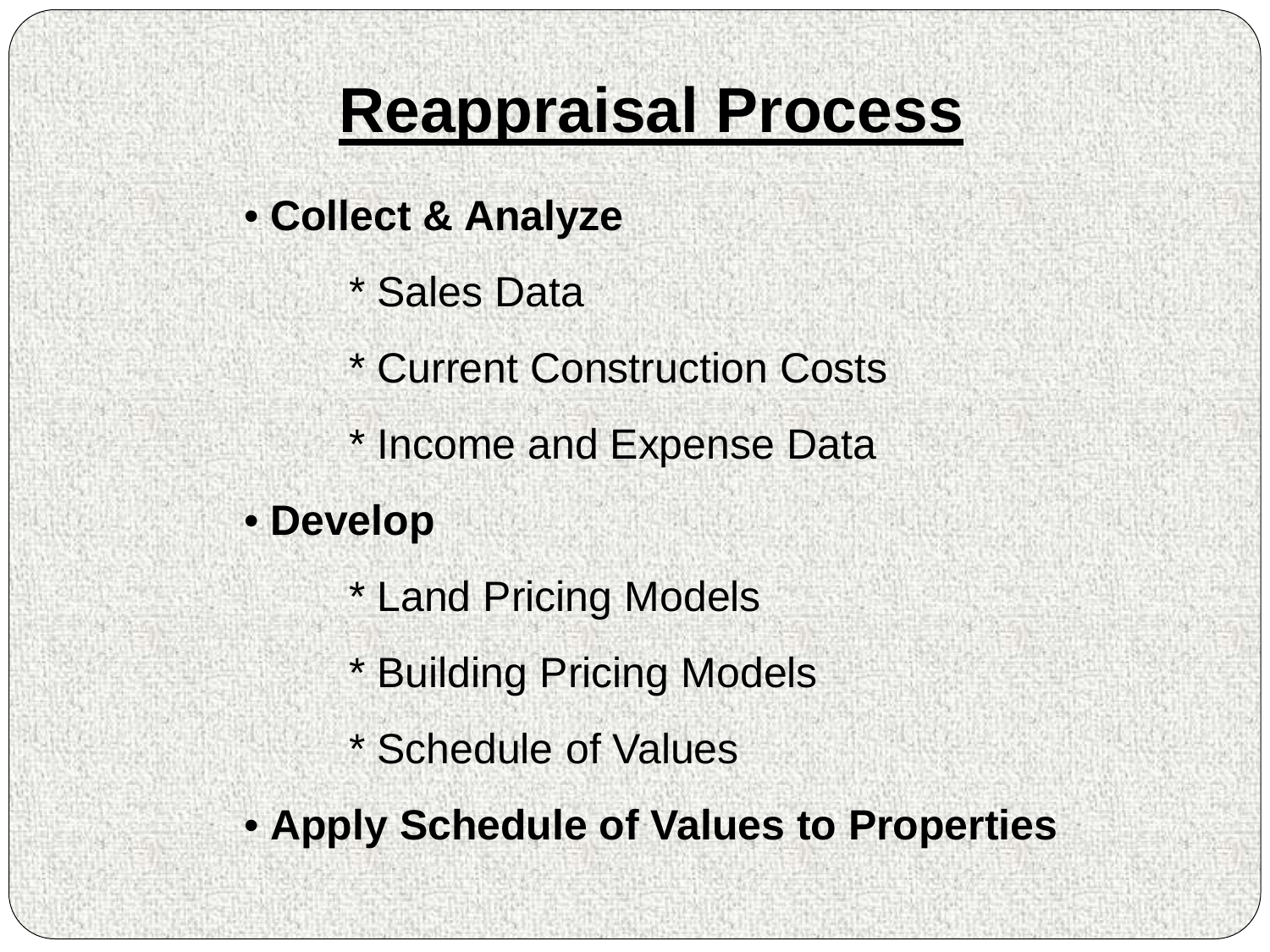#### **Reappraisal Process Continued**

- **● Review Properties.**
- **● Run Edit Reports.**
- **● Finalize Values.**
- **● Send Value Notice to Property Owners.**
- **● Intake and Process Informal Appeals.**
- **● Send Notice of Informal Review Decisions.**
- **● Accept Appeals to Board of Equalization & Review (BE&R).**
- **● Set BE&R Sessions.**
- **● Send Notice of BOER Decisions.**
- **● Appeals to Property Tax Commission in Raleigh.**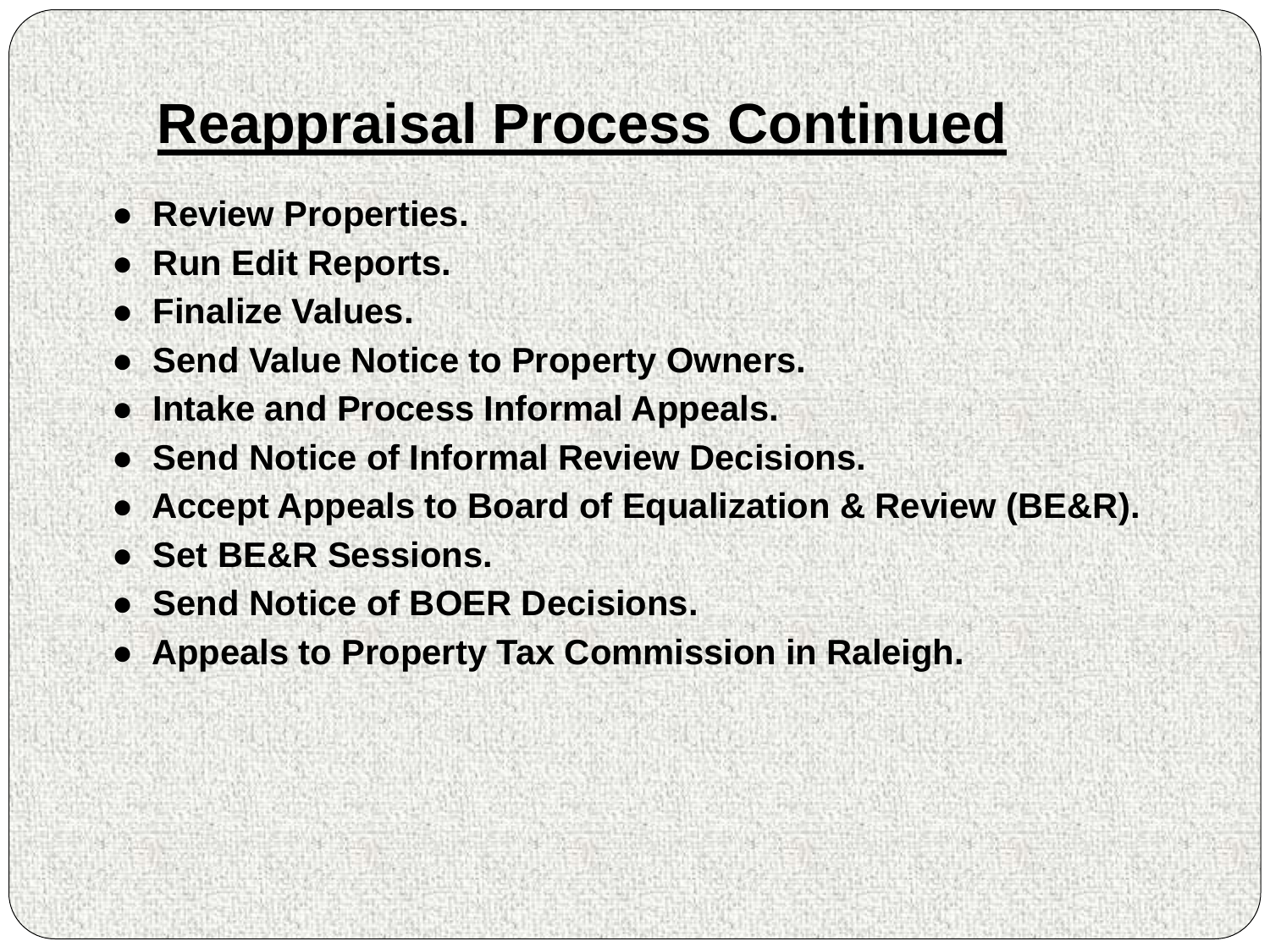#### **Three Approaches to Value…**

- **Sales Comparison Approach:** In the Sales Comparison Approach, sales of comparable properties are adjusted for differences to estimate a value for the subject property. A unit of comparison (such as price per square foot of building area) is typically used to value the property. Adjustments are applied to the unit of comparison from an analysis of comparable sales, and the adjusted unit of comparison is then used to derive an opinion of value for the subject property.
- **Income Approach**: In the Income Capitalization Approach, the income-producing capacity of a property is estimated by using contract rents on existing leases and by estimating market rent from rental activity at competing properties for the vacant space. Deductions are then made for vacancy and collection loss and operating expenses. The resulting net operating income is divided by an overall capitalization rate to derive an opinion of value for the subject property. The capitalization rate represents the relationship between net operating income and market value. This method is referred to as Direct Capitalization.
- **Cost Approach:** In the Cost Approach, the appraiser forms an opinion of the cost of all improvements, depreciating them to reflect any value loss from physical, functional, and external causes. Land value, entrepreneurial profit, and depreciated improvement costs are added together. This results in an opinion of value for the subject property.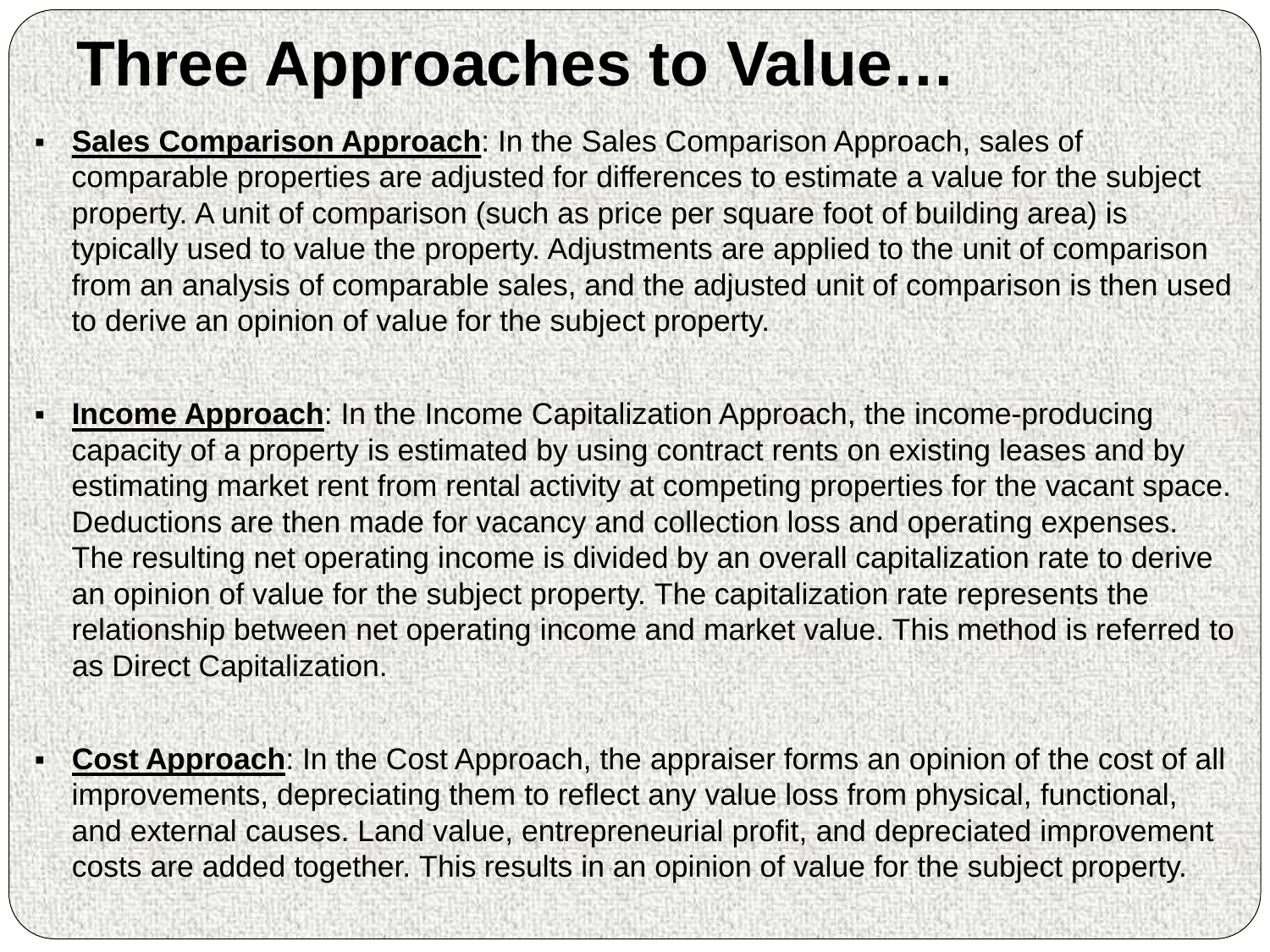## MARKET VALUE IS…

 Market value is the most probable selling price that a property will bring in a competitive and open market with both the buyer and seller being motivated and well informed.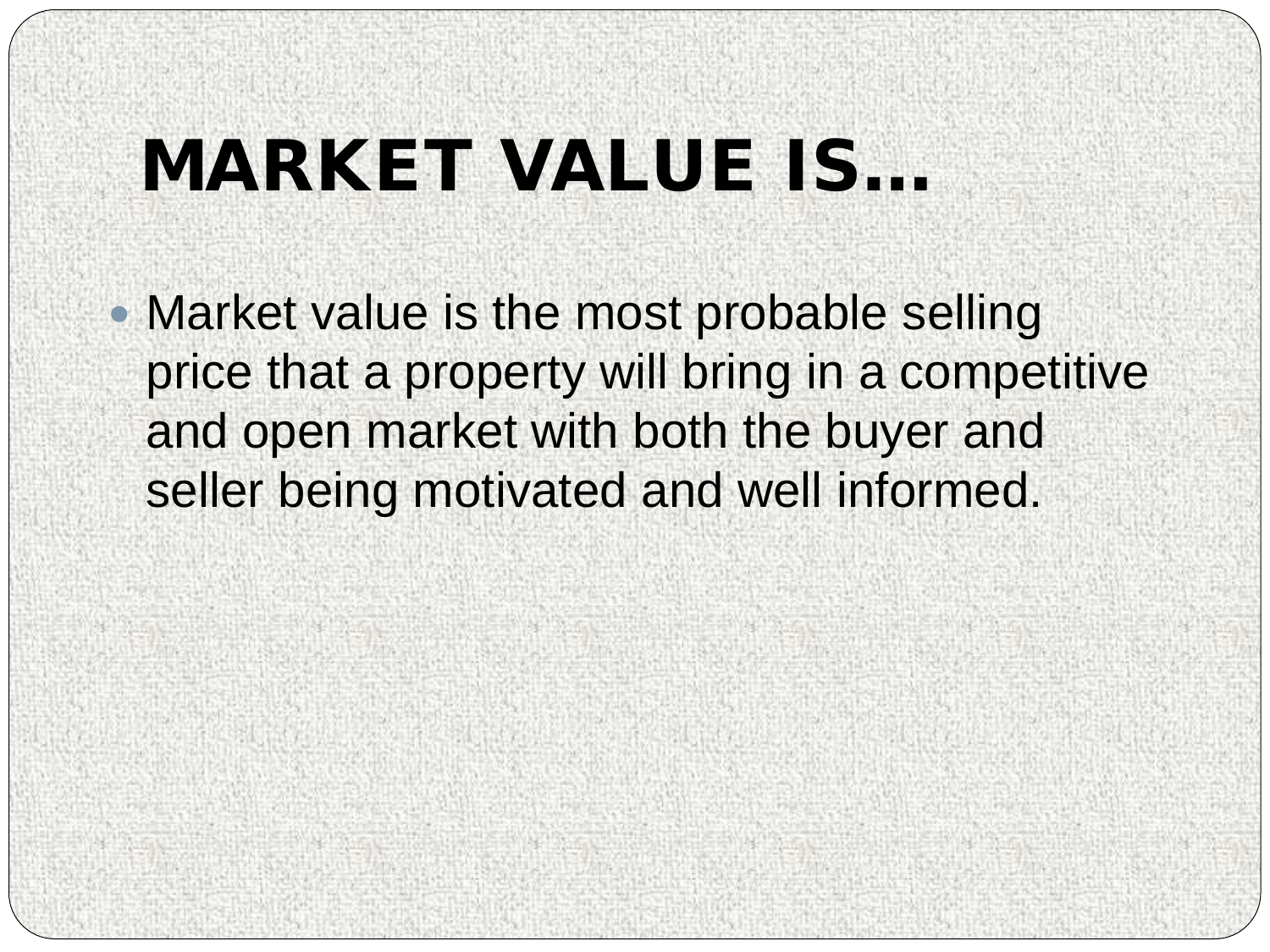#### Market Value is not…

- Transactions resulting from auctions
- Short sales
- Foreclosures
- Sales involving family or associated companies
- Partial interest sales
- Sales not advertised on the open market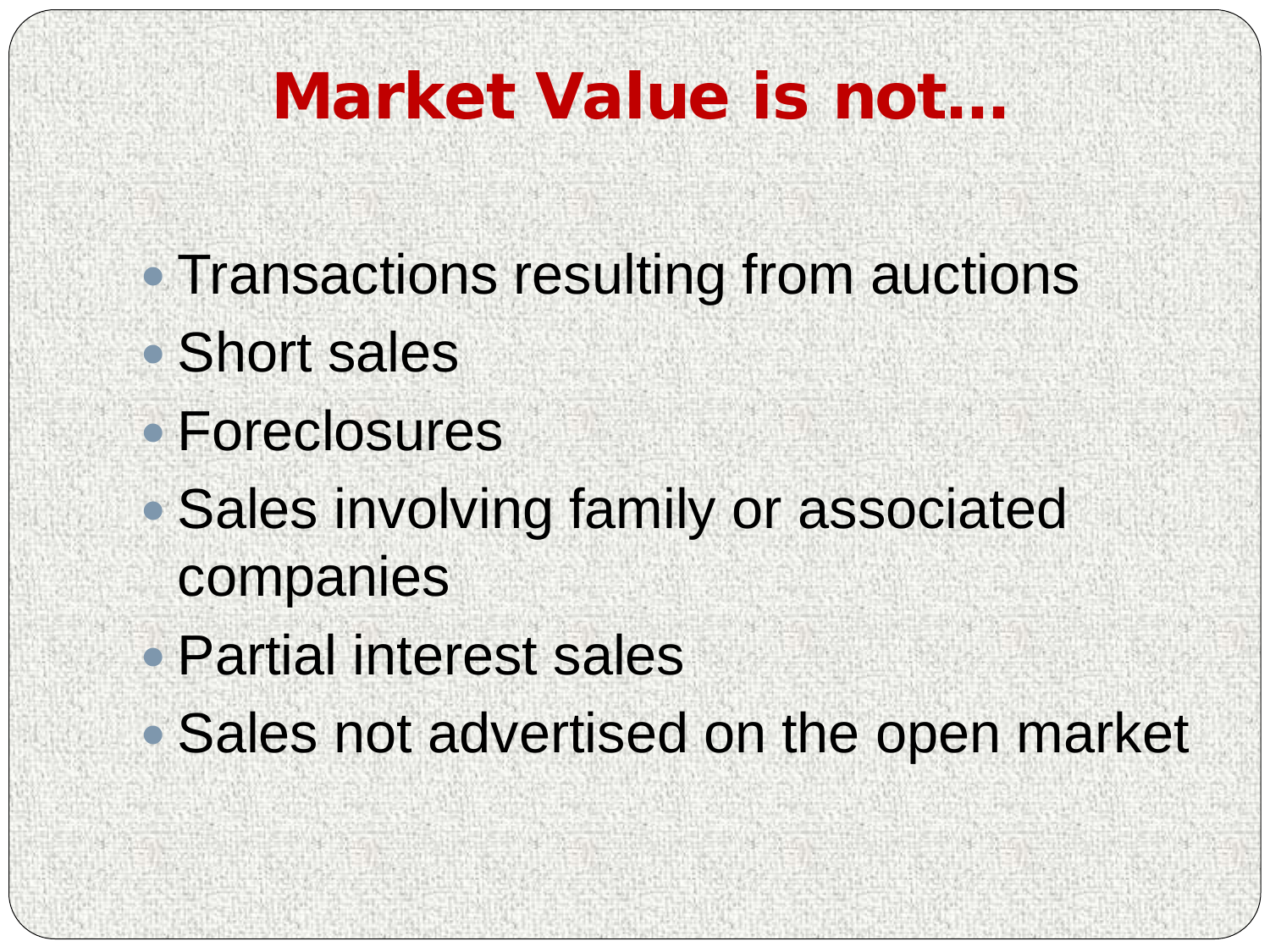#### **What Affects Market Value?**

- An addition, remodeling, or removal of a structure.
- Supply and Demand for a particular type of property.
- The local economy and the factors that determine its stability.
- Cost of replacing or building similar structures.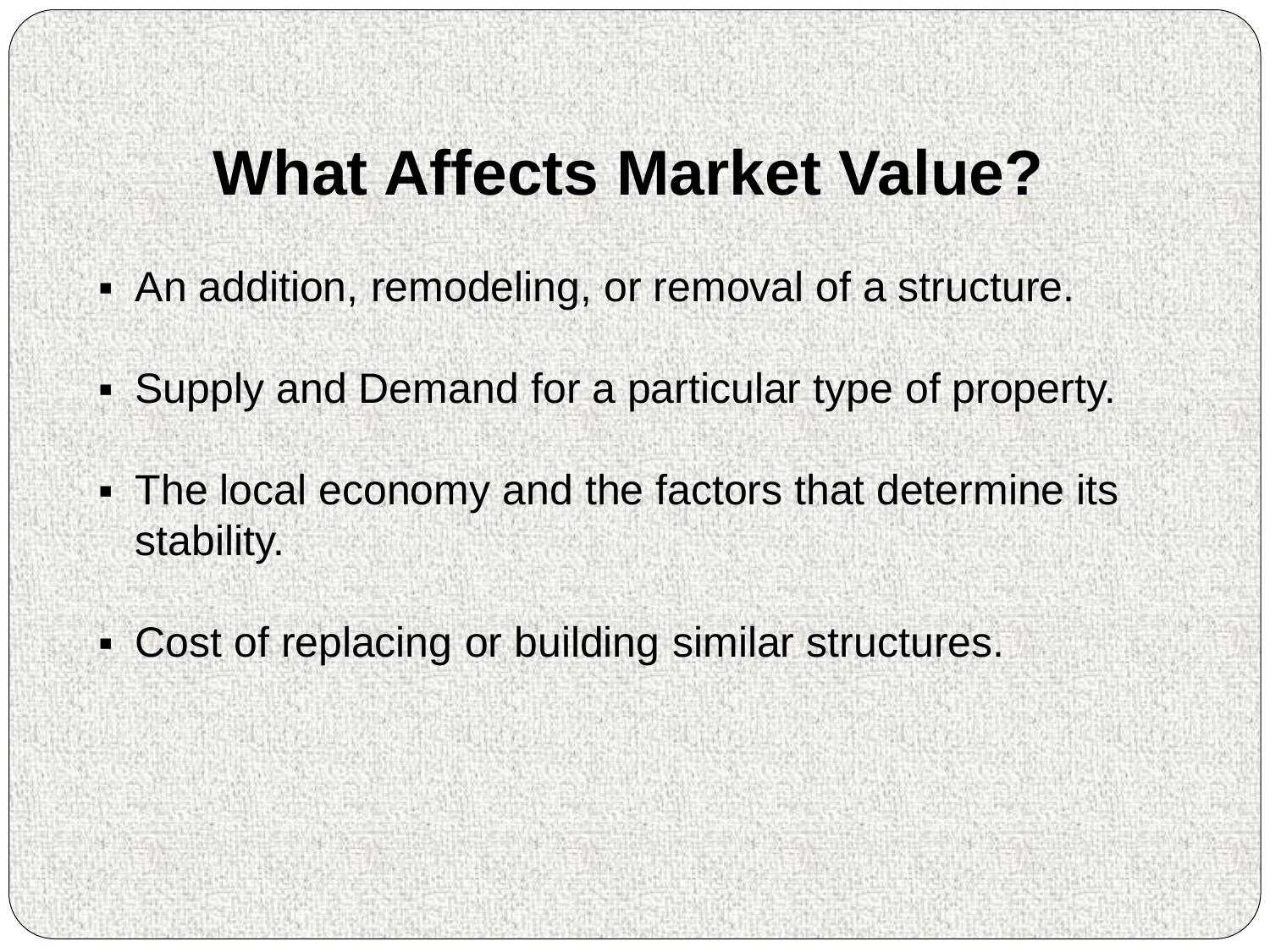#### **Real Estate Sales**

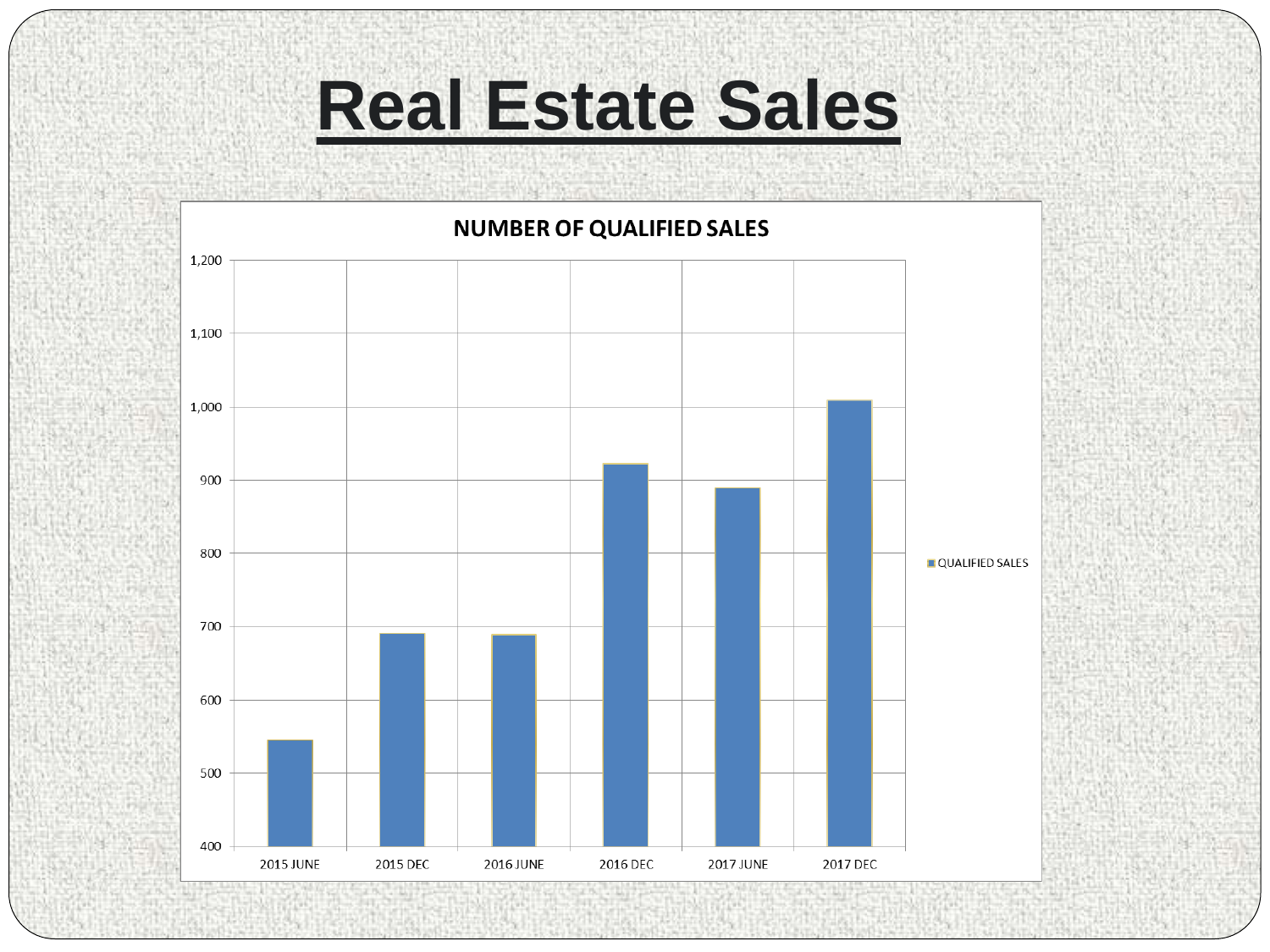## **Sales Ratio**

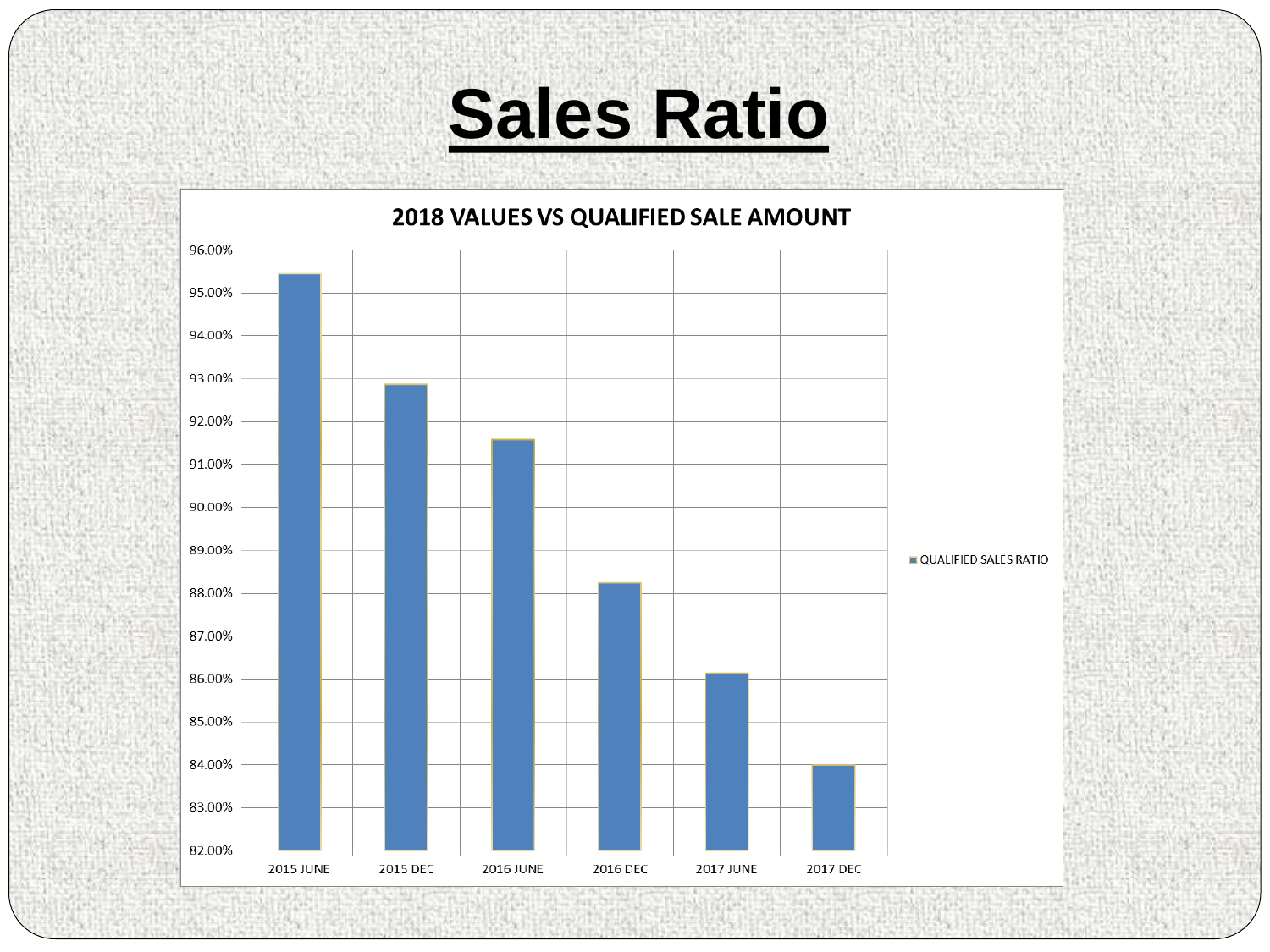## Appeals

- Informal appeals begin in February after notices are mailed.
- To appeal informally, you may either (1) return the insert with the value notice along with a reason for the appeal (examples: data errors, comparable sales showing the value is incorrect, etc) or (2) call our office and set up an appointment to come into the office to talk to one of the appraisers.
- All informal appeals will receive a written notice of the results. The result could be (1) value remains the same, (2) value decreases, or (3) value increases.
- Formal appeals begin in April and are presented to the Board of Equalization and Review. After the appellant fills out the paperwork and returns original documents, they will be contacted with an appointment date and time. Once the appeal is heard, the Board will send a written notice of their decision.
- After the BE&R decision, any taxpayer who still disagrees with the value has 30 days from the written notice to appeal to the Property Tax Commission in Raleigh.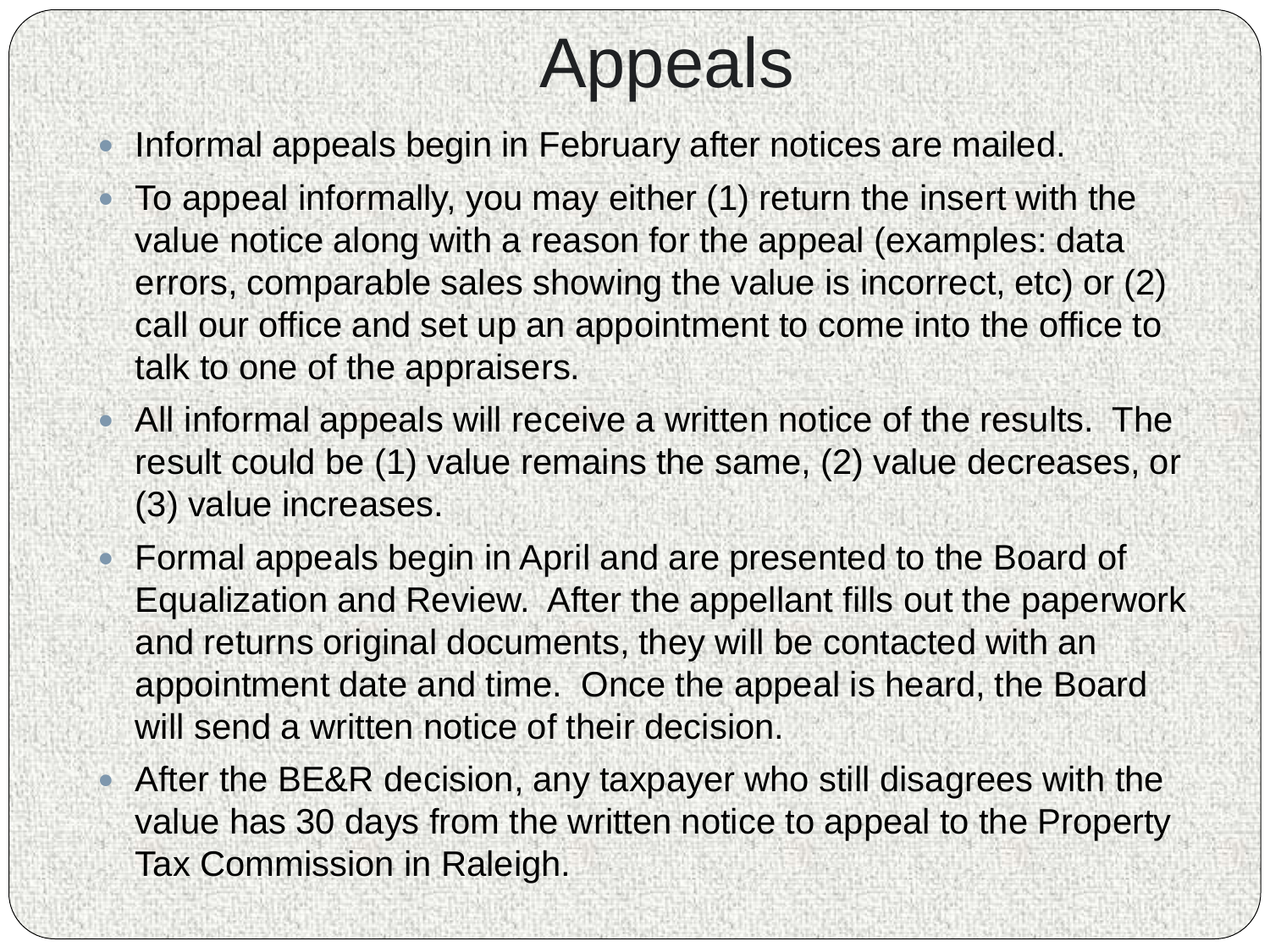## **Things to Remember…**

- Values are set at or near 100% of Market Value as of the revaluation date.
- Value may or may not be exactly what the owner has invested in the property.
- Different classes of properties change at different rates.
- Location or demand on certain types of properties will affect values differently depending on the market.
- Percentage of increase is not a good reason for an appeal.
- Burden of proof is on taxpayer to show that property is significantly overvalued.
- NC courts have ruled that tax assessments are assumed to be correct until evidence is provided to the contrary.